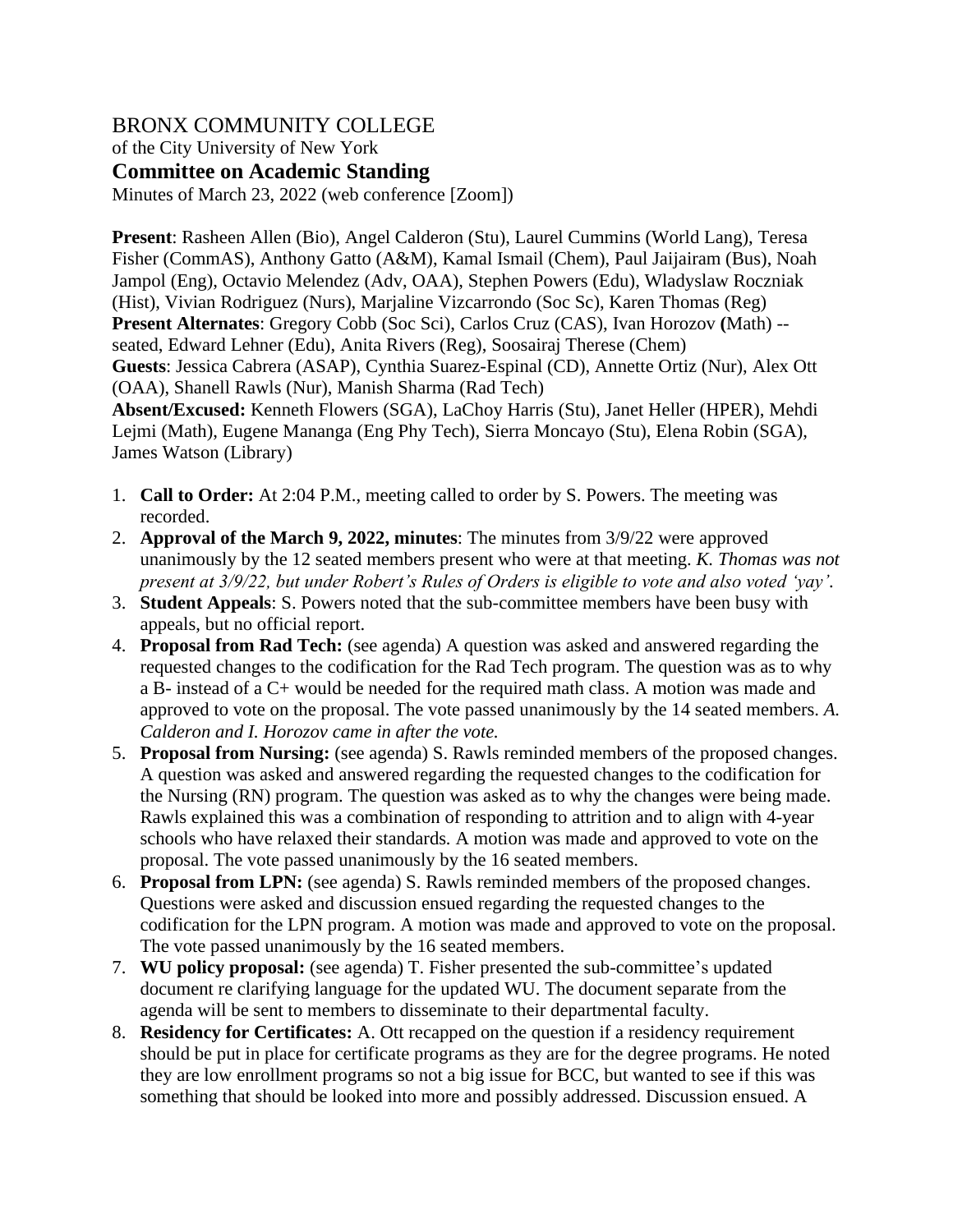sub-committee will be constituted and will include members from each department with a certificate program especially from paralegal and cybersecurity.

- 9. **New Business:** R. Allen asked a question regarding honors program notation on student transcripts. A. Ott replied in the affirmative. W. Roczniak had a question regarding honors students notation on graduating diplomas. K. Thomas noted it has to be in the college catalog (official, in writing) in order to happen.
- 10. **Adjournment**: 2:51 p.m.

Meetings are held on the  $2<sup>nd</sup>$  and  $4<sup>th</sup>$  Wednesday of the month. Remaining spring 2022 dates: 4/13, 4/27, and 5/11.

Respectfully Submitted,

Jeresa Boter

Teresa A. Fisher, Recording Secretary

Handouts: agenda Recording: [https://us02web.zoom.us/rec/share/h6g9VoXJIbsPfvmQyw7fwmwaHlb\\_n33KfKn6IVX14GItsSYCA2fX](https://urldefense.proofpoint.com/v2/url?u=https-3A__us02web.zoom.us_rec_share_h6g9VoXJIbsPfvmQyw7fwmwaHlb-5Fn33KfKn6IVX14GItsSYCA2fX7VwRrlca-5FjHz.90ufmJ1ytIuiAIjW&d=DwMFAw&c=mRWFL96tuqj9V0Jjj4h40ddo0XsmttALwKjAEOCyUjY&r=IZfWtvjkdY2axVNbaAl81QkbmgEDnG6klzXtuqabQcM&m=Xts96fPzcOGMMXoggH1LcEQIcOi3fLtVUc6QfvfrWOw&s=jDBEG3Mz7c43eBlfKB8V40FYVAkx554Lo5ppAHux15s&e=) [7VwRrlca\\_jHz.90ufmJ1ytIuiAIjW](https://urldefense.proofpoint.com/v2/url?u=https-3A__us02web.zoom.us_rec_share_h6g9VoXJIbsPfvmQyw7fwmwaHlb-5Fn33KfKn6IVX14GItsSYCA2fX7VwRrlca-5FjHz.90ufmJ1ytIuiAIjW&d=DwMFAw&c=mRWFL96tuqj9V0Jjj4h40ddo0XsmttALwKjAEOCyUjY&r=IZfWtvjkdY2axVNbaAl81QkbmgEDnG6klzXtuqabQcM&m=Xts96fPzcOGMMXoggH1LcEQIcOi3fLtVUc6QfvfrWOw&s=jDBEG3Mz7c43eBlfKB8V40FYVAkx554Lo5ppAHux15s&e=) Passcode: ezO6@A?Y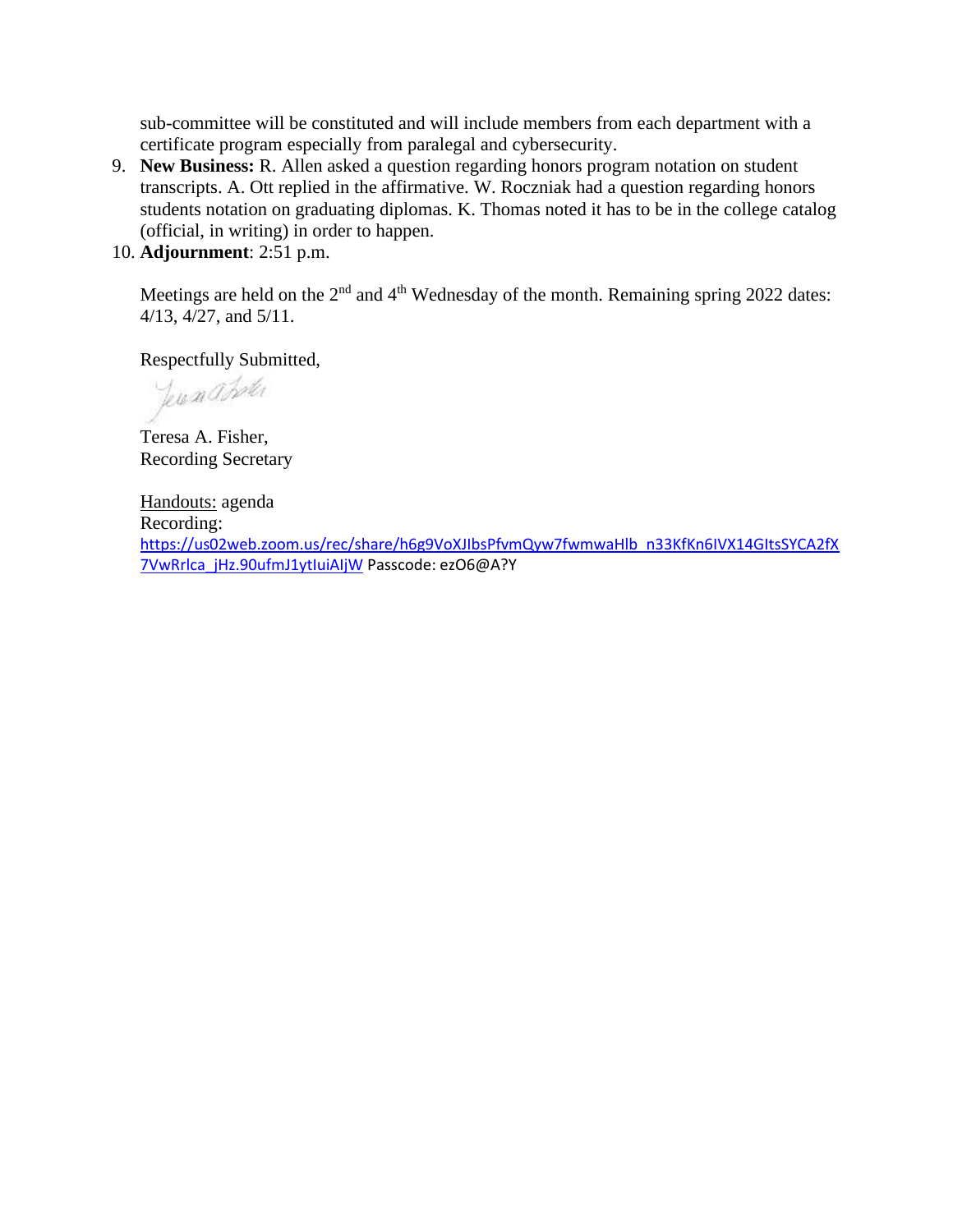## **COMMITTEE ON ACADEMIC STANDING**

March 23, 2022: 2:00 – 4:00

Zoom Meeting Link: <https://us02web.zoom.us/j/89054611988>

# **AGENDA**

| 1. Call to order                                                                       | <b>Steve Powers</b>  |
|----------------------------------------------------------------------------------------|----------------------|
| 2. Approval of Minutes from 2/23/2022                                                  | Teresa Fisher        |
| 3. Student Appeals<br>a. Report                                                        | Cheryl Byrd          |
| 4. Proposal from RAD TECH $-2nd$ presentation, possible action<br>to be taken          | Manish Sharma        |
| 5. Proposal from NUR Program $-2nd$ presentation, possible<br>action to be taken       | <b>Annette Ortiz</b> |
| 6. Proposal from LPN Program $-2nd$ presentation, possible<br>action to be taken       | <b>Annette Ortiz</b> |
| <b>7. The WU grade</b> (see below. Really, really below)<br>What Grade should I Give?" | Teresa Fisher        |
| 8. Residency for Certificates $(2nd meeting)$                                          | Alex Ott             |
| 9. New Business                                                                        |                      |

Remaining Spring Dates:

April 13, 2022 April 27, 2022 May 11, 2022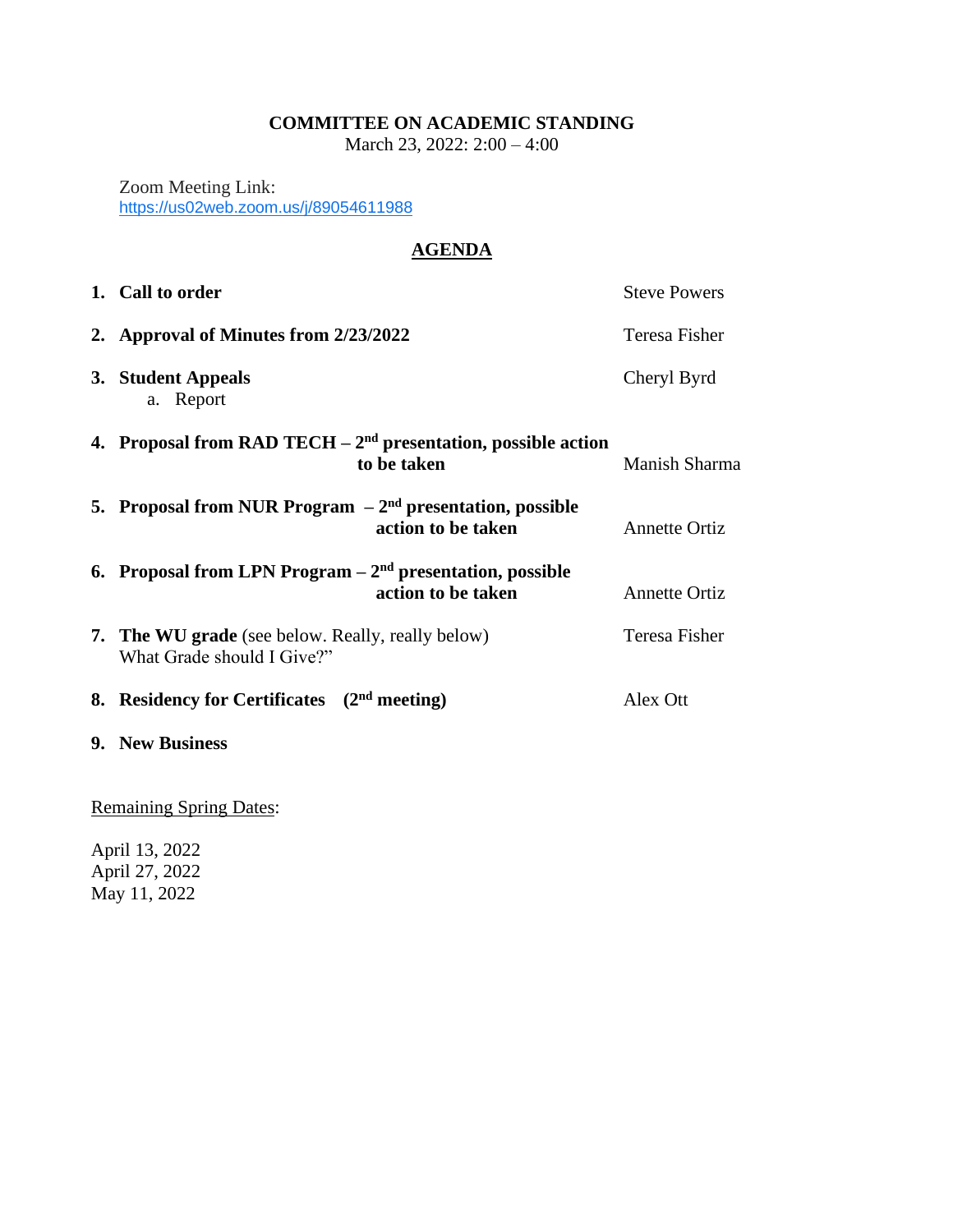#### **AII.1: The following revisions are proposed to "Admission to Radiologic Technology" and "Minimal Acceptable Grade" in the BCC Academic Rules and Regulations.**

Proposed: Changes to the Admissions and Academic standards of the Radiologic Technology programs that will update the math program prerequisite and minimum grade required, revise the timing of program admission, clarify ranking for admission, count administrative grades (e.g., W, WU) as course attempts for prerequisite and majors courses, require prerequisite courses be completed within past seven years, require students who have left program for two year or more to restart program if they readmit, modify BIO 23/24 guidance, and make additional updates and clarifications.

From To and the state of the state of the state of the state of the state of the state of the state of the state of the state of the state of the state of the state of the state of the state of the state of the state of th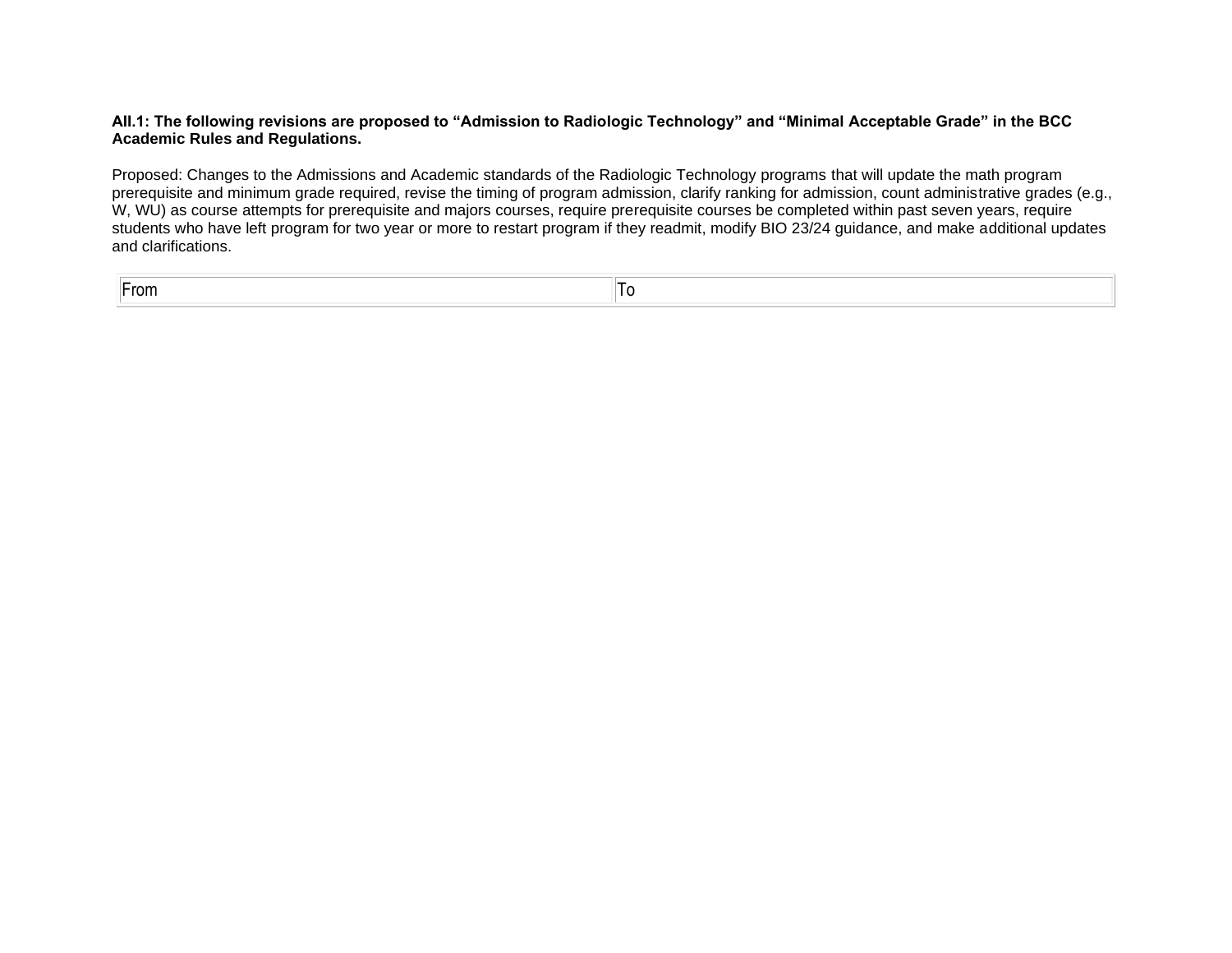| 4.2.2 Admission to Radiologic Technology (RAD)                      |                                                          |      | 4.2.2 Admission to Radiologic Technology (RAD)                      |
|---------------------------------------------------------------------|----------------------------------------------------------|------|---------------------------------------------------------------------|
| a. To be eligible for admission to the Radiologic Technology course |                                                          |      | a. To be eligible for admission to the Radiologic Technology course |
|                                                                     | work (RAD and CLE designated courses) students must:     |      | work (RAD and CLE designated courses) students must:                |
|                                                                     |                                                          |      |                                                                     |
| i.                                                                  | Achieve a minimum grade of C+ in BIO 23 and MTH 13       | i.   | Achieve a minimum grade of C+ in BIO 23 and B- in MTH               |
|                                                                     | or MTH 30-by the conclusion of spring semester prior to  |      | 28 or MTH 28.5 by the conclusion of fall semester prior to          |
|                                                                     | entry. The Radiologic Technology Program only admits     |      | entry. Students will be selected into the program mid-spring        |
|                                                                     | students in the fall.                                    |      | semester. The Radiologic Technology Program only                    |
| ij.                                                                 | Complete all required remediation.                       |      | accepts students once a year for the subsequent fall                |
| iii.                                                                | It is recommended that ENG440/111, HIS 10/11, COMM       |      | semester.                                                           |
|                                                                     | 11, PSY11, BIO 24 and PEA be completed prior to entry    | ii.  | Be CUNY English proficient, either by meeting CUNY                  |
|                                                                     | to the Radiologic Technology course work (RAD and CLE    |      | criteria (e.g., Regent's Score, English Proficiency Index           |
|                                                                     | designated courses).                                     |      | >64, etc) or by successfully completing ENG 100/110. Note           |
| iv.                                                                 | Pre-radiologic technology students are allowed two       |      | that completing ENG 100/110 is equivalent to ENG 111.               |
|                                                                     | attempts to achieve a C+ in BIO 23 (Human Anatomy        | iii. | It is recommended that ENG 111, HIS 10/11, COMM 11,                 |
|                                                                     | and Physiology) and MTH 13 (Trigonometry and College     |      | PSY11, BIO 24 and PEA be completed prior to entry to the            |
|                                                                     | Algebra/MTH 30 (Pre-Calculus Mathematics). A grade of    |      | Radiologic Technology course work (RAD and CLE                      |
|                                                                     | "W" will not count as an attempt in these two courses. A |      | designated courses).                                                |
|                                                                     | minimum grade of C+ is a requirement for admission into  | iv.  | Pre-radiologic technology students are allowed two                  |
|                                                                     | the Radiologic Technology Program. The Radiologic        |      | attempts to achieve a C+ in BIO 23 (Human Anatomy and               |
|                                                                     | Technology Program's Committee on Admissions and         |      | Physiology) and B- in MTH 28 or MTH 28.5 (College                   |
|                                                                     | Waivers has the right to allow the student an additional |      | Algebra and Elementary Trigonometry). A grade of "W /               |
|                                                                     | attempt when there is evidence of extenuating            |      | WU" will count as an attempt in these two courses. A                |
|                                                                     | circumstances. Extenuating circumstances need to have    |      | minimum grade of C+ is a requirement for admission into             |
|                                                                     | legal and/or official documentation and must be          |      | the Radiologic Technology Program. The Radiologic                   |
|                                                                     | presented to the Committee on Admissions and Waivers     |      | Technology Program's Committee on Admissions and                    |
|                                                                     | before a waiver will be granted.                         |      | Waivers has the right to allow the student an additional            |
|                                                                     |                                                          |      | attempt when there is evidence of extenuating                       |
|                                                                     |                                                          |      | circumstances. Extenuating circumstances need to have               |
|                                                                     |                                                          |      | legal and/or official documentation and must be presented           |
|                                                                     |                                                          |      | to the Committee on Admissions and Waivers before a                 |
|                                                                     |                                                          |      | waiver will be granted.                                             |
|                                                                     |                                                          |      | NOTE: An attempt is defined as having registered in the             |
|                                                                     |                                                          |      | course for at least 3 weeks, appeared on the roster and             |
|                                                                     |                                                          |      | received any grade (academic or administrative).                    |
|                                                                     |                                                          |      |                                                                     |
|                                                                     |                                                          |      |                                                                     |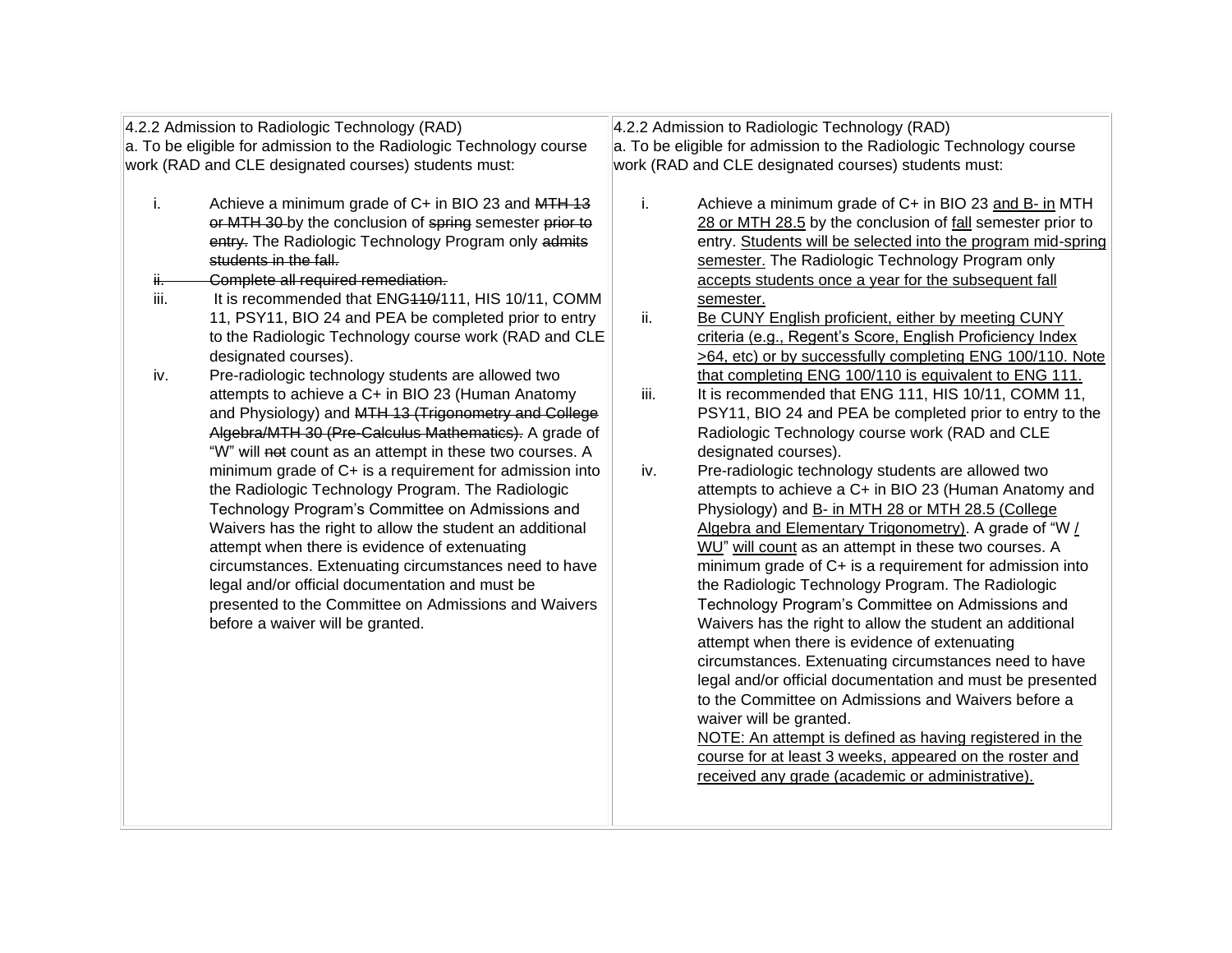|      |                                                                           | V.   | Students must have completed BIO 23, MTH 28 or MTH                           |
|------|---------------------------------------------------------------------------|------|------------------------------------------------------------------------------|
|      |                                                                           |      | 28.5 (or equivalent for transferred students) within seven                   |
|      |                                                                           |      | years of the date of admission into the Radiologic                           |
|      |                                                                           |      | Technology Program.                                                          |
|      | b. Students eligible to enter the first radiologic technology course will |      |                                                                              |
|      | be admitted as follows:                                                   |      | b. Students eligible to enter the first radiologic technology course will be |
|      |                                                                           |      | admitted using the following criteria:                                       |
| i.   | A student must be exempt, have passed the placement                       |      |                                                                              |
|      | tests, or have completed writing and reading remediation.                 | i.   | A minimum cumulative GPA of 2.8, including all prior non                     |
| ii.  | A minimum GPA of 2.8                                                      |      | BCC college coursework, if applicable. (Students may be                      |
| Ш.   | Students will be ranked according to their pre-clinical                   |      | required to provide official transcripts for non-BCC                         |
|      | sequence index                                                            |      | coursework, upon request.) As the program is competitive,                    |
|      | 1. All students who have a 3.5 to a 4.0 pre-clinical GPA                  |      | a GPA of 2.8 does not guarantee that the student will be                     |
|      | will be admitted to the program first with no ranking                     |      | accepted into the program. Seats are limited based on                        |
|      | based on credits on campus.                                               |      | clinical placement capacity.                                                 |
|      | 2. Students with a 3.01 to a 3.49 pre-clinical GPA will be                |      |                                                                              |
|      | ranked according to their pre-sequence average. If                        | ii.  | Students will be selected based on highest to lowest GPA                     |
|      | two students have the same average, a student who                         |      | until the available seats have been filled.                                  |
|      | has completed more credits at BCC will be given                           | iii. | If two students have the same average, a student who has                     |
|      | preference.                                                               |      | completed more credits at BCC will be given preference.                      |
|      | 3. Students with a 2.8 to a 3.00 GPA will be ranked                       | iv.  | Students who have not completed Anatomy and                                  |
|      | according to the number of credits on campus.                             |      | Physiology I and II at the same college must provide                         |
| iv—  | Students transferring from another college must submit                    |      | documentation that they have covered full subject matter in                  |
|      | an official transcript. For Anatomy & Physiology I & II,                  |      | BCC's BIO 23 and 24. Failure to do so may result in                          |
|      | students must transfer in a complete course, i.e., the                    |      | students having to complete BIO 23 or 24 at BCC.                             |
|      | equivalent of BIO 23 and BIO 24, or repeat the whole                      |      |                                                                              |
|      | course at BCC. Any exceptions to this must be approved                    |      |                                                                              |
|      | by the Biology department.                                                |      |                                                                              |
|      |                                                                           |      |                                                                              |
|      | c. Reinstatement into RAD courses:                                        |      |                                                                              |
|      | i. The Nursing and Allied Health Sciences Department will                 |      | c. Reinstatement into RAD courses:                                           |
|      | set up guidelines for the method of reinstating students into             | i.   | The Nursing and Allied Health Sciences Department will                       |
|      | Radiologic Technology, based upon criteria approved by the                |      | set up guidelines for the method of reinstating students into                |
| CAS. |                                                                           |      | Radiologic Technology, based upon criteria approved by                       |
|      | 1. Note: Students who received grades of less than                        |      | the CAS.                                                                     |
|      | C+ in more than one Radiologic Technology course                          |      | 1. Note: Students who received grades of less than C+                        |
|      | or less than C+ in CLE 11 through CLE 51 and a B+                         |      | in more than one Radiologic Technology course or less                        |
|      |                                                                           |      |                                                                              |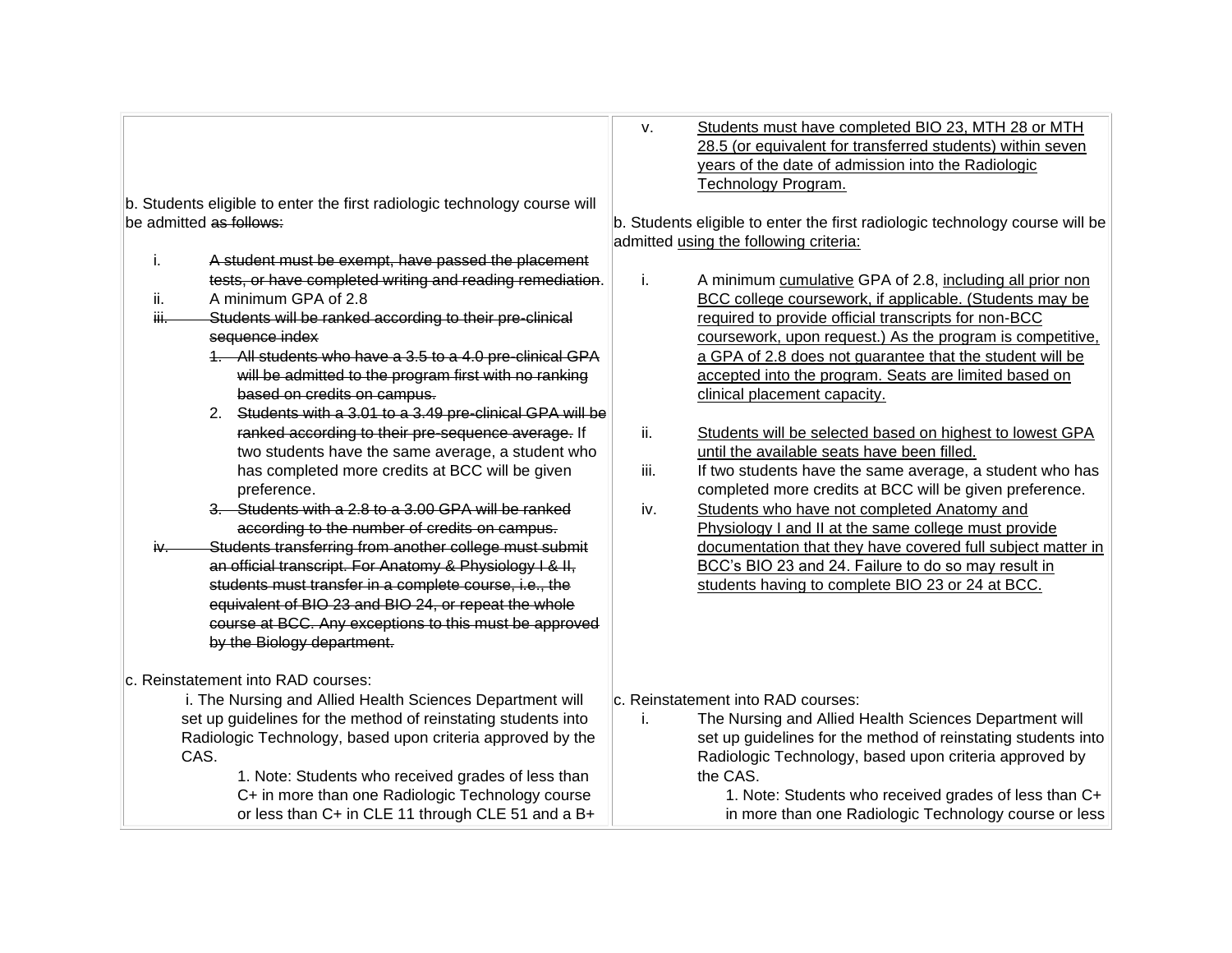in CLE 61 will not be eligible for re-admission to this program

than C+ in CLE 11 through CLE 51 and a B+ in CLE 61 will not be eligible for re-admission to this program.

ii. Guidelines for re-admission shall be:

1. Students with a W in a Radiologic Technology course during the previous semester, who were earning a C+ or better in the Radiologic Technology program but withdrew because of illness or personal reasons. The Committee on Admissions and Waivers will look at any documentation supplied by the student.

2. Students returning after an absence of one or more semesters from the Radiologic Technology Program with a C+ or better in each Radiologic Technology course and C+ or better in CLE 11 through CLE 51 and a B+ in CLE 61.

3. Students who did not achieve at least a C+ in any one Radiologic Technology course (or Nuclear Medicine Technology 84) will be placed on a waiting list. Students will be able to re-register according to the following priorities:

a) Availability of space

b) Written notification to the Committee on Admissions and Waivers at least 9 months in advance stating their intention to return to the program. Students will be readmitted based on when their letter is received.

ii. Guidelines for re-admission shall be:

1. Students with a W in a Radiologic Technology course during the previous semester, who were earning a C+ or better in the Radiologic Technology program but withdrew because of illness or personal reasons. The Committee on Admissions and Waivers will look at any documentation supplied by the student. 2. Students returning after an absence of one or more semesters from the Radiologic Technology Program with a C+ or better in each Radiologic Technology course and C+ or better in CLE 11 through CLE 51 and a B+ in CLE 61.

3. Students absent from the program for two years or more may readmit to the program, but would have to retake all RAD and CLE courses.

4. Students who did not achieve at least a C+ in any one Radiologic Technology course (or Nuclear Medicine Technology 84) will be placed on a waiting list. Students will be able to re-register according to the following priorities:

a) Availability of space

b) Written notification to the Committee on Admissions and Waivers at least 9 months in advance stating their intention to return to the program. Students will be readmitted based on when their letter is received.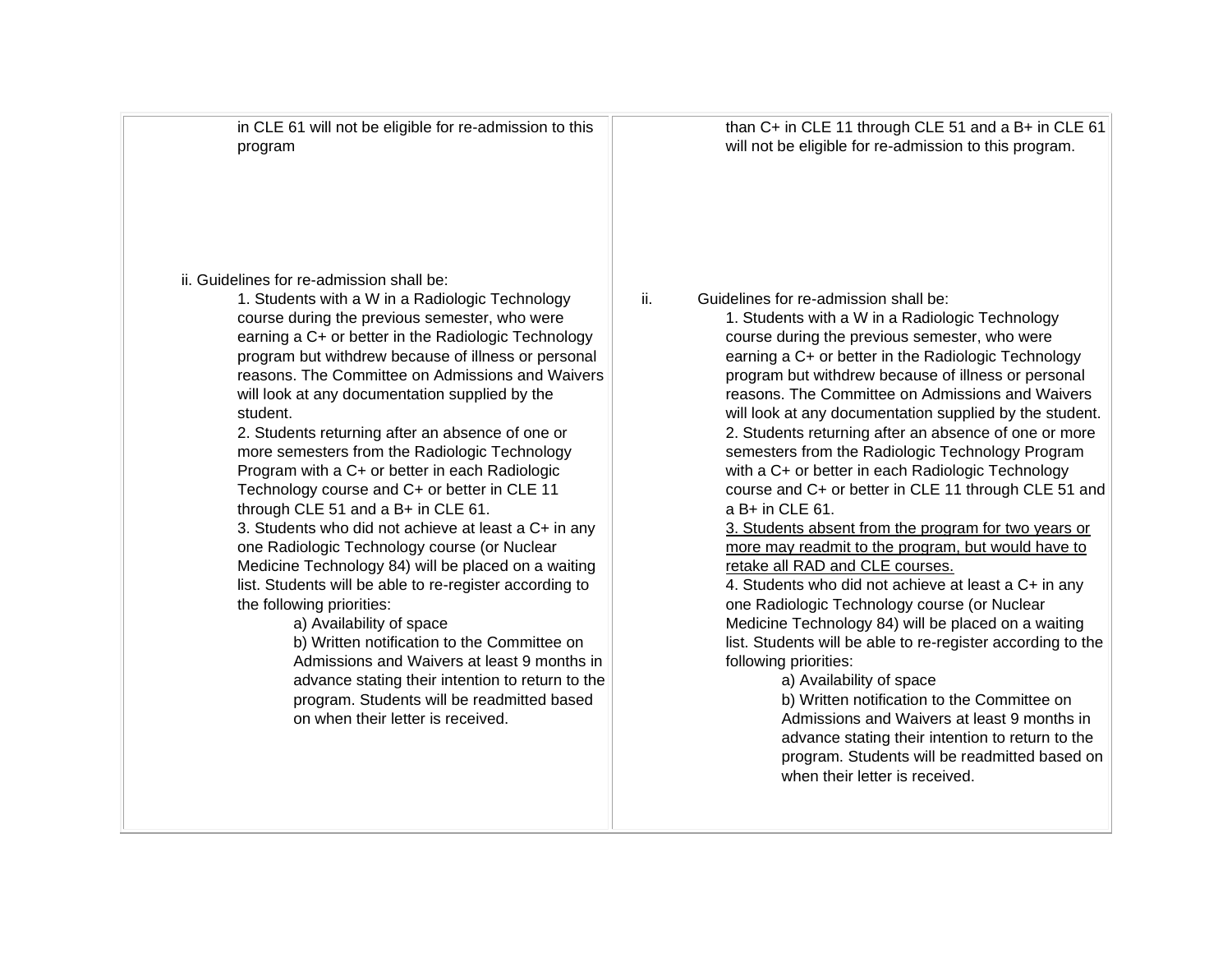### **AII.1: The following revisions are proposed to Nursing Admissions/Academic Standards in the BCC Academic Rules and Regulations.**

Proposed: Changes to the Admissions and Academic standards of the AAS Nursing program to reflect the ending of stand-alone remediation, allow students to repeat core liberal arts preclinical courses one time, clarify that admission is based on space and highest GPA, emphasize that W/WU grades count as an attempt for NUR courses and PHM 10, allow transfer students from another Nursing program to be considered for admission, allow TEAS scores for two years.

| 4.2 Matriculation Requirements for admission or re-admission<br>to certain curricula                                                                                                                                                                                                                                                                                                                                                                                                                                                                                                                                                                                                                                                                                                                                                                                                                                                                                                                                                                                                             | 4.2 Matriculation Requirements for admission or re-admission to<br>certain curricula                                                                                                                                                                                                                                                                                                                                                                                                                            |
|--------------------------------------------------------------------------------------------------------------------------------------------------------------------------------------------------------------------------------------------------------------------------------------------------------------------------------------------------------------------------------------------------------------------------------------------------------------------------------------------------------------------------------------------------------------------------------------------------------------------------------------------------------------------------------------------------------------------------------------------------------------------------------------------------------------------------------------------------------------------------------------------------------------------------------------------------------------------------------------------------------------------------------------------------------------------------------------------------|-----------------------------------------------------------------------------------------------------------------------------------------------------------------------------------------------------------------------------------------------------------------------------------------------------------------------------------------------------------------------------------------------------------------------------------------------------------------------------------------------------------------|
| 4.2.1 Academic requirements for all students who want to apply for<br>entry into the Registered Nursing (R.N.) Program include:<br>a. A passing score on both the CUNY Reading and Writing<br>Skills Assessment Tests<br>b. To be eligible for PHM 10, the student must be exempt<br>from MTH 5 or has a grade of "C" or better, or a grade of<br>$"P"$ in MTH 5.                                                                                                                                                                                                                                                                                                                                                                                                                                                                                                                                                                                                                                                                                                                                | 4.2.1 Academic requirements for all students who want to apply for<br>entry into the Registered Nursing (R.N.) Program include:<br>To be eligible for admission into nursing coursework (NUR<br>a.                                                                                                                                                                                                                                                                                                              |
| c. To be eligible for admission into nursing coursework (NUR<br>designated courses) students must achieve a cumulative<br>GPA of 2.70, with a minimum grade of "C" or better in the<br>pre-clinical sequence (COMM 11, ENG 110 or 111, PSY<br>11) and a "C+" or better is required in BIO 23 and PHM 10.<br>If a student has earned a passing grade of "C-", "D+", "D",<br>"D-" or a failing grade of "F" or "WU" in COMM 11, ENG<br>110 or 111, or PSY 11, the student will not be eligible for<br>admission into the registered nursing program (R.N.), even<br>if she/he retakes the course. This also applies to students<br>who transfer into BCC's Nursing program from other<br>institutions. PHM 10 and BIO 23 must be passed with a<br>"C+" or better. These courses can only be repeated once to<br>achieve that grade. BCC students sitting out for a year or<br>more will be held to the new standards.<br>NOTE: An attempt is defined as having registered<br>in the course for at least 3 weeks, appeared on the<br>roster and received any grade (academic or<br>administrative). | designated courses) students must achieve a cumulative GPA<br>of 2.70, with a minimum grade of "C" or better in the pre-<br>clinical sequence of COMM 11, ENG 100, 110 or 111, PSY<br>11) and a "C+" or better in BIO 23 and PHM 10. These<br>courses can only be repeated once to achieve the required<br>minimum grade. (For these courses, withdrawal grades count<br>as an attempt only for PHM 10.) This policy also applies to<br>students who transfer into BCC's RN program from other<br>institutions. |
| <b>TEAS V Examination</b><br>d.                                                                                                                                                                                                                                                                                                                                                                                                                                                                                                                                                                                                                                                                                                                                                                                                                                                                                                                                                                                                                                                                  | b. TEAS V Examination                                                                                                                                                                                                                                                                                                                                                                                                                                                                                           |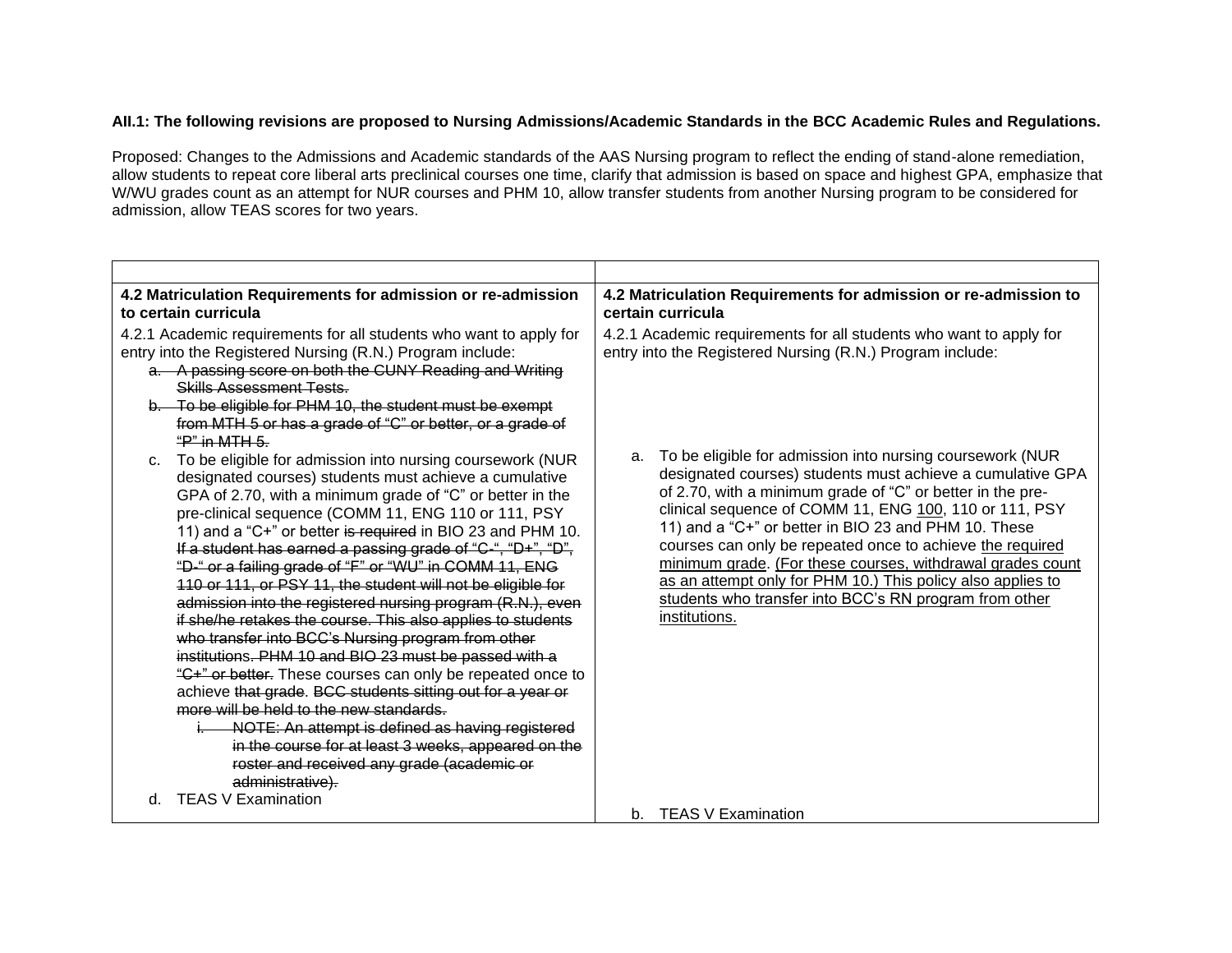- i. To be considered for admission into the BCC R.N. Nursing Program, applicants must obtain an individual score within the "Proficient" range on the TEAS V Admissions Examination. The TEAS V examination may be repeated one time only provided the applicant participates in the Assessment Technologies Institute (ATI) testing remediation program before repeating the TEAS V examination. The initial testing must be completed at Bronx Community College. TEAS V Scores from another institution are not accepted.
- e. Additional Admission Information
	- i. Admission into the R.N. Program's nursing (NUR) courses is based on the approved priority list posted in the Nursing Department. Admissions are competitive and meeting the above requirement is not a guarantee of placement. Requirements for admission must be met by mid-November for admission into the following spring semester and mid-April for admission into the following fall semester. Candidates for admission must contact the Admissions Coordinator for the R.N. Program in the Nursing Department and declare intent to be admitted.
- f. Returning Students
	- i. Students who have withdrawn from the program and wish to return to the clinical sequence must:
		- 1) be in good academic standing;
		- 2) be able to complete the clinical program within five years from the date of entry into the clinical sequence and meet current progression criteria; and
- i. To be considered for admission into the BCC R.N. Nursing Program, applicants must obtain an individual score within the "Proficient" range on the TEAS V Admissions Examination. The TEAS V examination may be repeated one time only within the past two years. It is highly recommended that the applicant participates in the Assessment Technologies Institute (ATI) testing remediation program before repeating the TEAS V examination. The initial testing must be completed at Bronx Community College. TEAS V Scores from another institution are not accepted. TEAS V exams must be less than two years old.
- c. Additional Admission Information
	- i. Admission into the R.N. Program's nursing (NUR) courses is competitive and meeting the above requirements is not a guarantee of admission. When the number of applicants exceeds the number of available clinical spots in the program, cumulative GPA will be used to determine which candidates are admitted. (Transfer students see Item "e" below.) Requirements for admission must be met by mid-November for admission into the following spring semester and mid-April for admission into the following fall semester. Candidates for admission must contact the Admissions Coordinator for the R.N. Program in the Nursing Department and declare intent to be admitted.
- d. Returning Students
	- i. Students who have withdrawn from the program and wish to return to the clinical sequence must:
		- 1) be in good academic standing;
		- 2) be able to complete the clinical program within five years from the date of entry into the clinical sequence and meet current progression criteria; and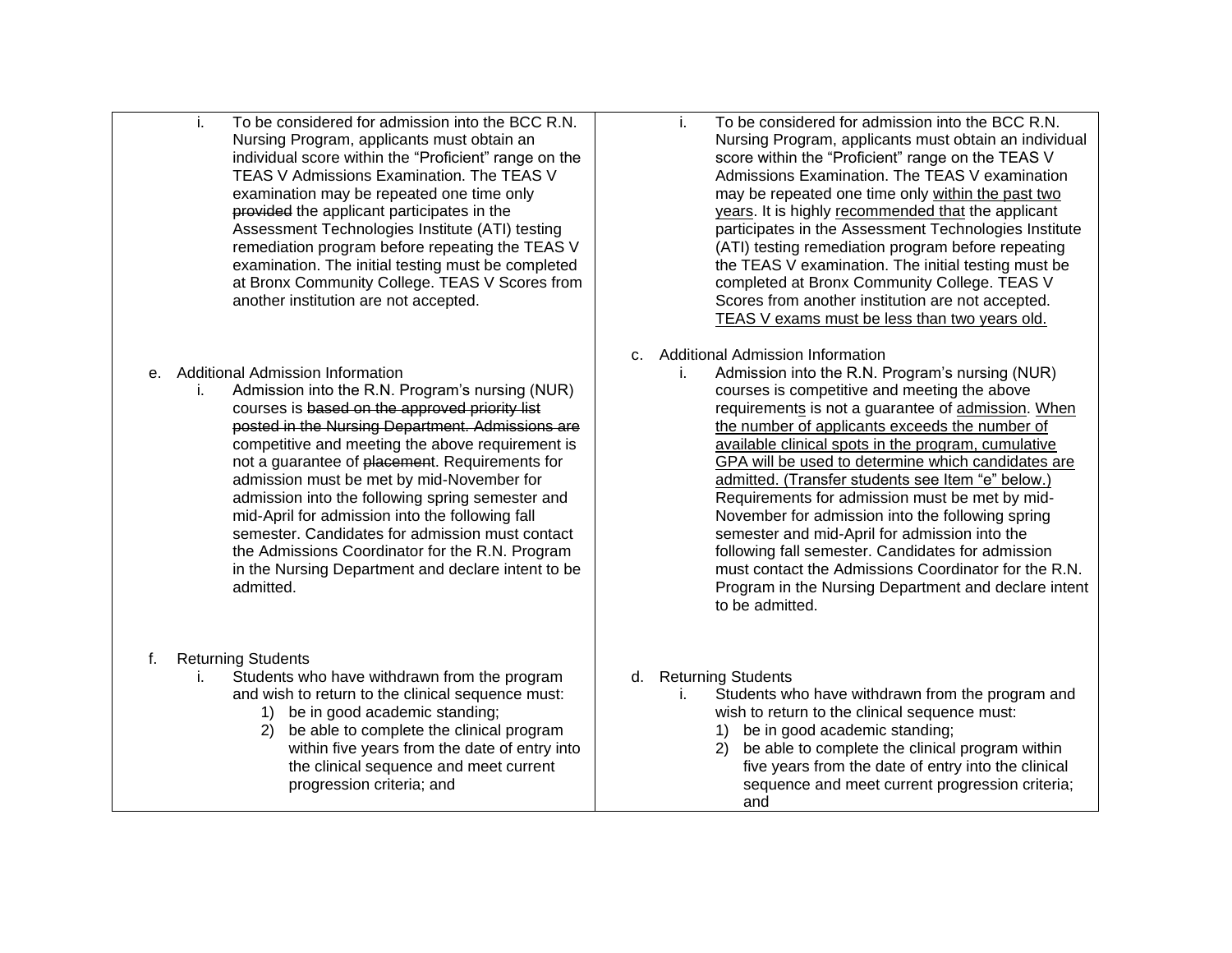- 3) have completed BIO 23, BIO 24, BIO 28 and PHM 10 within seven years of the date of re-admission into the clinical sequence.
- 4) BCC students absent for one year or more will be held to the new standards.
- ii. A returning student who cannot meet the time requirements as stated above must reapply to the program and be subject to the current admission criteria.
- g. Transfer Students
	- **Transfer students from other institutions must be in** good academic standing. Students who are on academic probation, have failed out of a nursing program, or have been dismissed (ethical, integrity or safety issues) from any nursing program at a previous school are not eligible for admission to the BCC Registered Nursing (R.N.) Program.
	- ii. The nursing program does not accept transfer credits for nursing or pharmacology courses taken at other colleges. In addition, Biology courses that are seven or more years old will not be accepted by the nursing program. Transfer grades are not posted on the BCC transcript and must be provided at the student's request to the College's Office of Admission and sent to the nursing program for entry into the nursing student's file.
	- iii. Any student transferring in credits from another accredited college cannot receive a combined total of more than 30 credits of advanced standing and/or examination.
- 3) have completed BIO 23, BIO 24, BIO 28 and PHM 10 within seven years of the date of re-admission into the clinical sequence.
- 4) BCC students absent for one year or more will be held to the new standards.
- ii. A returning student who cannot meet the time requirements as stated above must reapply to the program and be subject to the current admission criteria.
- e. Transfer Students
	- i. Transfer students who were enrolled in but did not complete a nursing program at a previous school may be considered for admission if they meet all criteria. However, these students must also provide a statement explaining the reason for failure to complete the program. The Nursing Committee on Admission reserves the right to deny admission after review of statement and circumstances of failure to complete the program.
	- ii. The nursing program does not accept transfer credits for nursing or pharmacology courses taken at other colleges. In addition, Biology courses that are seven or more years old will not be accepted by the nursing program. Transfer grades are not posted on the BCC transcript and must be provided at the student's request to the College's Office of Admission and sent to the nursing program for entry into the nursing student's file.
	- iii. Any student transferring in credits from another accredited college cannot receive a combined total of more than 30 credits of advanced standing and/or examination.

| 7.2 Course Withdrawals in Specific Curricula                                                                                               | 7.2 Course Withdrawals in Specific Curricula                                                                                                                                                             |  |
|--------------------------------------------------------------------------------------------------------------------------------------------|----------------------------------------------------------------------------------------------------------------------------------------------------------------------------------------------------------|--|
| 7.2 <del>.1 Nursing</del><br>a. NUR 101 may not be repeated. Students who do not earn<br>a "C+" or better may not continue in the program. | 7.2.1 Nursing<br>a. The following courses must be passed with a grade of " $C^+$ " or<br>better: NUR 100, NUR 101, NUR 201, NUR 301, NUR 401,<br>and NUR 402. A student may repeat, on a space-available |  |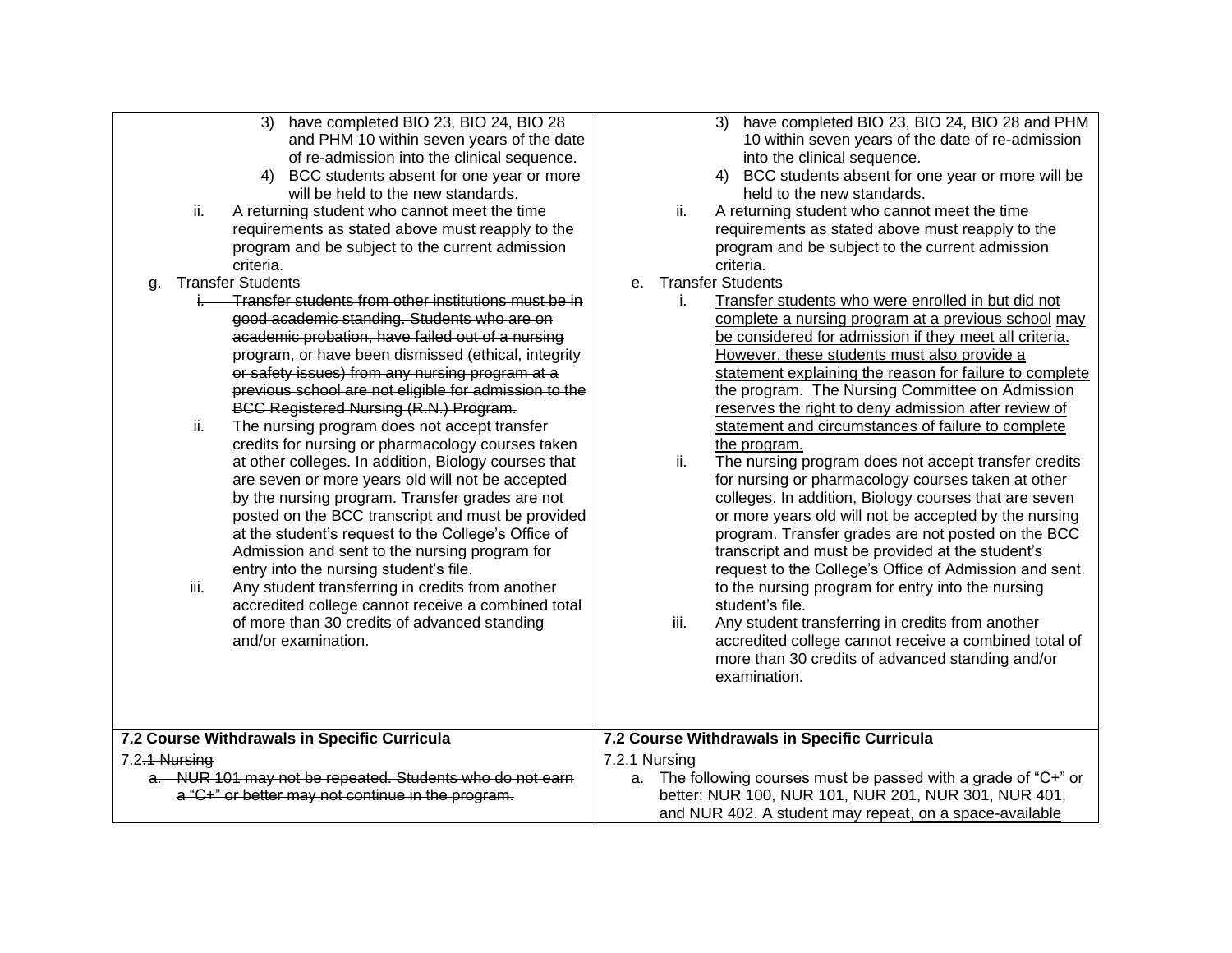| b. The following courses must be passed with a grade of "C+"<br>or better: NUR 100, NUR 201, NUR 301, NUR 401, and<br>NUR 402. A student may repeat one of these courses a<br>maximum of one time in order to earn a "C+" or better.                      | basis, one of these courses a maximum of one time in order to<br>earn a "C+" or better. Note that withdrawal grades of W and<br>WU count as an attempt in NUR courses.                                                  |
|-----------------------------------------------------------------------------------------------------------------------------------------------------------------------------------------------------------------------------------------------------------|-------------------------------------------------------------------------------------------------------------------------------------------------------------------------------------------------------------------------|
| 8.2 Grading requirements in Special Curricula                                                                                                                                                                                                             | 8.2 Grading requirements in Special Curricula                                                                                                                                                                           |
| 8.2.1 Nursing - minimum acceptable grade                                                                                                                                                                                                                  | 8.2.1 Nursing - minimum acceptable grade                                                                                                                                                                                |
| a. Progression Requirements                                                                                                                                                                                                                               | a. Progression Requirements                                                                                                                                                                                             |
| PHM 10, BIO 23, BIO 24 and BIO 28 must be<br>$\mathbf{L}$<br>taken within seven (7) years of the clinical<br>sequence.                                                                                                                                    | PHM 10, BIO 23, BIO 24 and BIO 28 must be taken<br>within seven (7) years of the clinical sequence.<br>ii.<br>All nursing (NUR) courses required for graduation                                                         |
| All nursing (NUR) courses required for graduation<br>ii.<br>must be passed with a grade of "C+" or better<br>within five years of entry into the clinical sequence.                                                                                       | must be passed with a grade of "C+" or better within<br>five years of entry into the clinical sequence.<br>Students must obtain a grade of C or better in<br>iii.                                                       |
| Students must obtain a grade of C or better in<br>iii.<br>supporting BIO courses (BIO 24, BIO 28), Students<br>may repeat BIO 24 and BIO 28 once to attain a                                                                                              | supporting BIO courses (BIO 24, BIO 28), Students<br>may repeat BIO 24 and BIO 28 once to attain a grade<br>of C or better.                                                                                             |
| grade of C or better.<br>NUR 101 may not be repeated. Students who do<br>iv.<br>not earn a "C+" or better may not continue in the<br>program.                                                                                                             | The following courses must be passed with a grade of<br>iv.<br>"C+" or better: NUR 100, NUR 101, NUR 201, NUR<br>301, NUR 401, and NUR 402. A student may repeat,<br>on a space-available basis, one of these courses a |
| The following courses must be passed with a grade<br>v.<br>of "C+" or better: NUR 100, NUR 201, NUR 301,<br>NUR 401, and NUR 402. A student may repeat one                                                                                                | maximum of one time in order to earn a "C+" or better.<br>Note that withdrawal grades of W and WU count as an<br>attempt in NUR courses.                                                                                |
| of these courses a maximum of one time in order<br>to earn a "C+" or better.<br>When a student receives a grade of "C", "C-", "D+",<br>vi.                                                                                                                | When a student receives a grade of "C", "C-", "D+",<br>V.<br>"D", "D-", "F", "WU" or "FIN" in NUR 100, NUR 101,<br>NUR 201, NUR 301, NUR 401, or NUR 402 and                                                            |
| "D", "D-", "F", "WU" or "FIN" in NUR 100, NUR 201,<br>NUR 301, NUR 401, or NUR 402 and repeats the<br>course and earns a grade of "C+" or better, the first<br>grade will be converted to an "NC" ("No Credit").<br>This policy may only be applied once. | repeats the course and earns a grade of "C+" or<br>better, the first grade will be converted to an "NC" ("No<br>Credit"). This policy may only be applied once.                                                         |
| NOTE: An attempt is defined as having registered<br>vii.<br>in the course for at least 3 weeks, appeared on the<br>roster and received any grade (academic or<br>administrative).                                                                         |                                                                                                                                                                                                                         |
|                                                                                                                                                                                                                                                           |                                                                                                                                                                                                                         |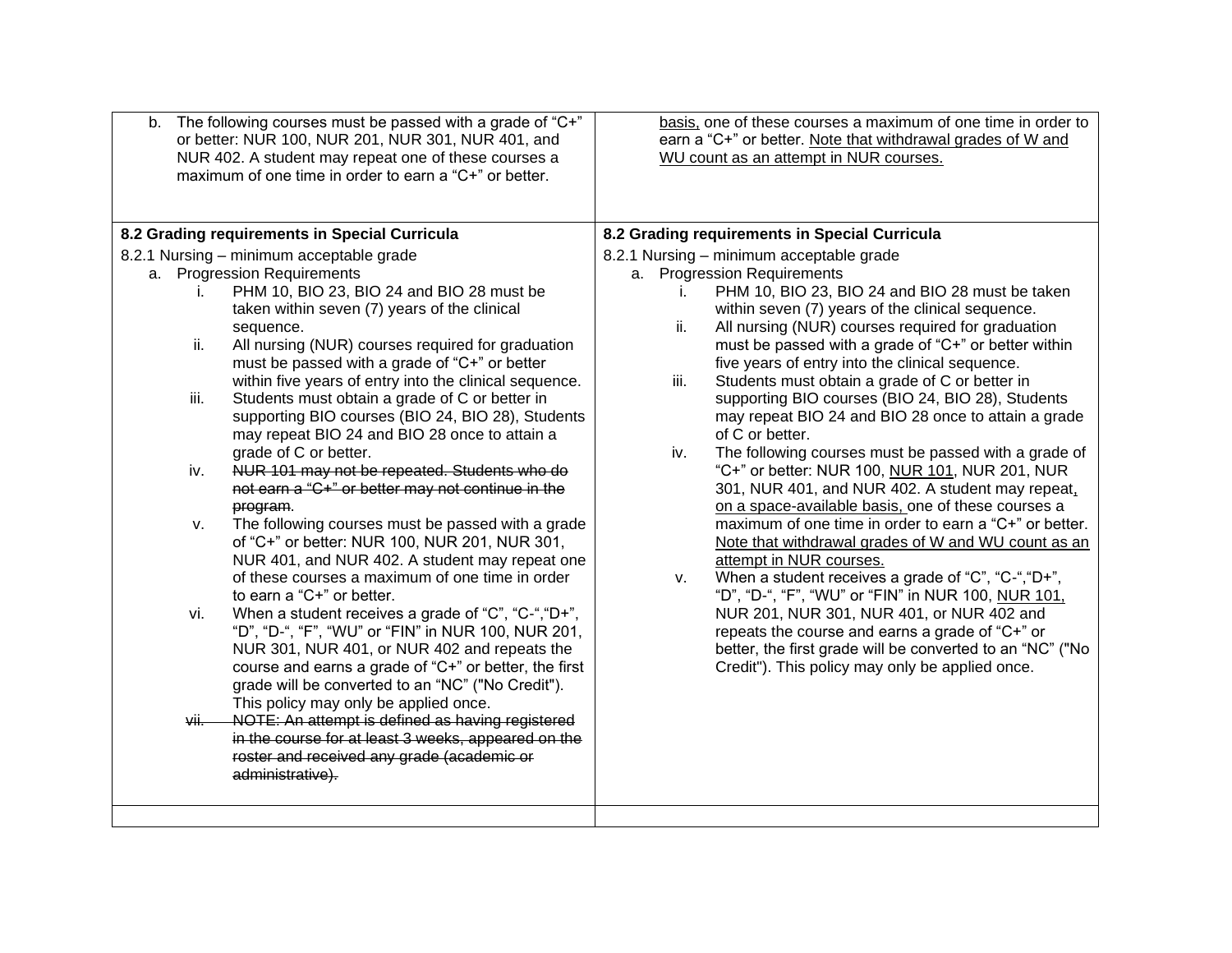Effective Semester: Fall 2022

Rationale: The substantive proposed changes are intended to increase opportunity for students who intend to become registered nurses, for example by considering students who may not have been successful in attempting nursing programs at another institution. At the same time, there is no change to the minimum admission and grade standards required for students to graduate from the program, ensuring that our graduates will be prepared for the Board exams and to be qualified RNs.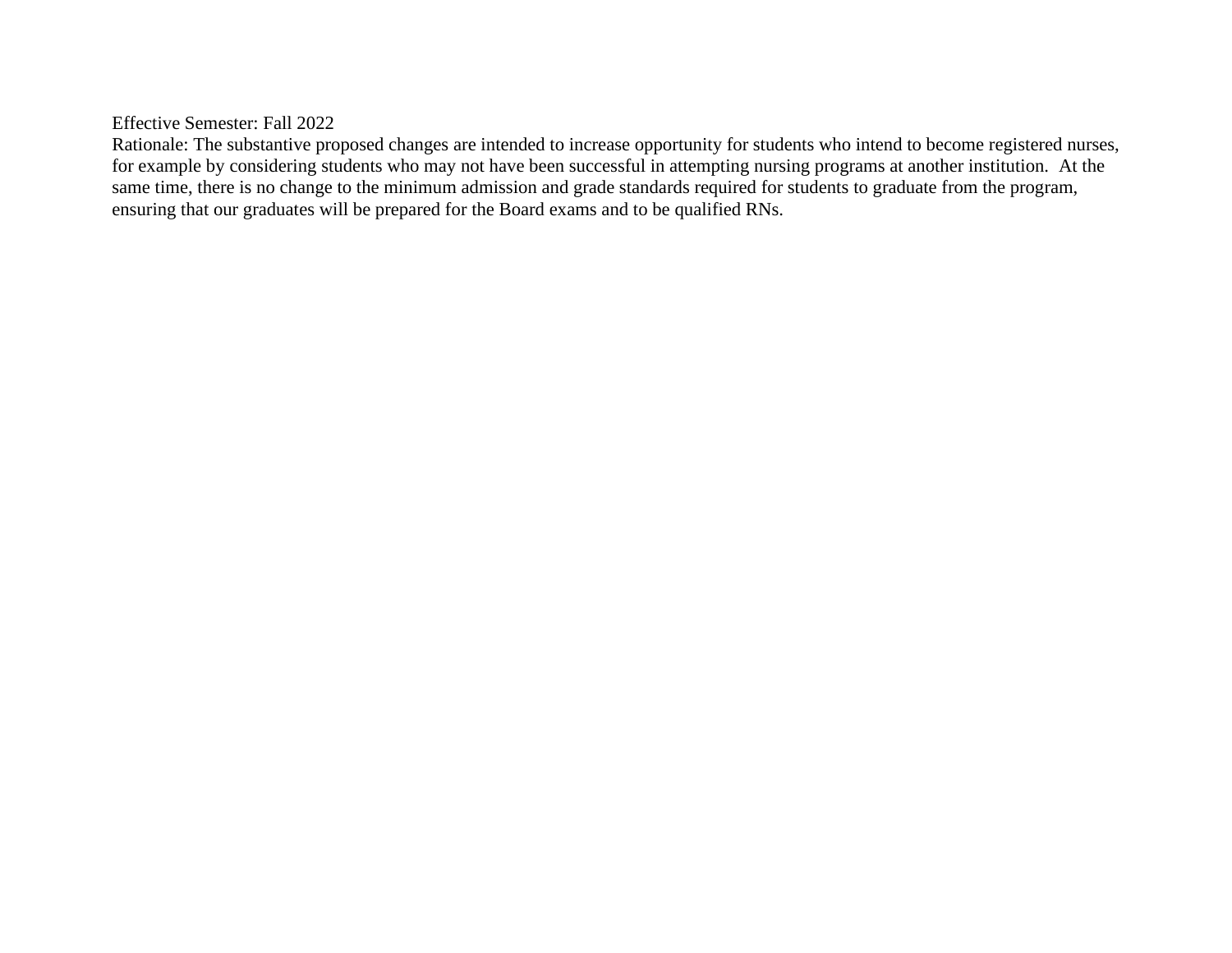### **AII.1 The following revisions are proposed for the Licensed Practical Nurse Admission/Academic Standards in the BCC Academic Rules and Regulations.**

Proposed: Changes to the Admissions and Academic standards of the LPN Certificate program to reflect the ending of stand-alone remediation, allow students to repeat core liberal arts preclinical courses one time, allow transfer students from another Nursing program to be considered for admission, allow TEAS scores for two years.

| <b>Current Codification:</b>                                                                                                                                                                                                                                                                                                                                                                                                                                                                                                                                                                                                                                                                                        | Proposed Revised Codification:                                                                                                                                                                                                                                                                                                                                                                                                                                                                                                                                                                   |
|---------------------------------------------------------------------------------------------------------------------------------------------------------------------------------------------------------------------------------------------------------------------------------------------------------------------------------------------------------------------------------------------------------------------------------------------------------------------------------------------------------------------------------------------------------------------------------------------------------------------------------------------------------------------------------------------------------------------|--------------------------------------------------------------------------------------------------------------------------------------------------------------------------------------------------------------------------------------------------------------------------------------------------------------------------------------------------------------------------------------------------------------------------------------------------------------------------------------------------------------------------------------------------------------------------------------------------|
| 4.2.4 Progression Requirements for Licensed Practical Nurse<br>Program                                                                                                                                                                                                                                                                                                                                                                                                                                                                                                                                                                                                                                              | 4.2.4 Progression Requirements for Licensed Practical Nurse<br>Program                                                                                                                                                                                                                                                                                                                                                                                                                                                                                                                           |
| To be eligible for progression into practical nurse coursework (PNR<br>designated courses), students must meet the following criteria:                                                                                                                                                                                                                                                                                                                                                                                                                                                                                                                                                                              | To be eligible for progression into practical nurse coursework (PNR<br>designated courses), students must meet the following criteria:                                                                                                                                                                                                                                                                                                                                                                                                                                                           |
| A cumulative GPA of 2.7 must be obtained, with a minimum grade of<br>"C" or better in the pre-clinical sequence (ENG 110 or 111, PSY 11,<br>and PHM 10). If a student has earned a passing grade of "C-", "D+",<br>"D", "D-" or a failing grade of "F" or "WU" in ENG 110 or 111, or PSY<br>11, the student will not be eligible to progress in the Licensed<br>Practical Nursing Program (LPNP) even if she/he retakes the course.<br>PHM 10 may be repeated once to achieve a grade of C or better. A<br>"C+" or better is required in BIO 23. BIO 23 may be repeated once to<br>achieve a grade of "C+" or better. This policy also applies to students<br>who transfer into BCC's LPNP from other institutions. | A cumulative GPA of 2.7 must be obtained, with minimum grades in<br>specified preclinical courses as follows. A minimum grade of "C" or<br>better is required in ENG 100, 110 or 111, PSY 11, and PHM 10.<br>These courses may be repeated once to achieve a grade of C or<br>better. Additionally, a "C+" or better is required in BIO 23. BIO 23 may<br>be repeated once to achieve a grade of "C+" or better. (For these<br>courses, withdrawal grades count as an attempt only for PHM 10.)<br>This policy also applies to students who transfer into BCC's LPNP<br>from other institutions. |
| A minimum score of 41.3% ("Basic level") will be required on each of<br>the four sections of the TEAS V exam (English, Reading, Science,<br>and Math), as well as an overall score of at 50%. The TEAS<br>Examination may be repeated only once.<br>Transfer students from other institutions must be in good academic<br>standing at their previous institution, in addition to meeting all other<br>BCC LPN progression requirements. Students who are on academic<br>probation, have failed out of a nursing program, or have been<br>dismissed (ethical, integrity or safety issues) from any nursing                                                                                                           | A minimum score of 41.3% ("Basic level") will be required on each of<br>the four sections of the TEAS V exam (English, Reading, Science,<br>and Math), as well as an overall score of at 50%. The TEAS<br>Examination may be repeated only once within the past two years.<br>TEAS V Scores from another institution are not accepted. TEAS V<br>exams must be less than two years old.<br>Transfer students who were enrolled in but did not complete a nursing<br>program at a previous school may be considered for admission if they                                                         |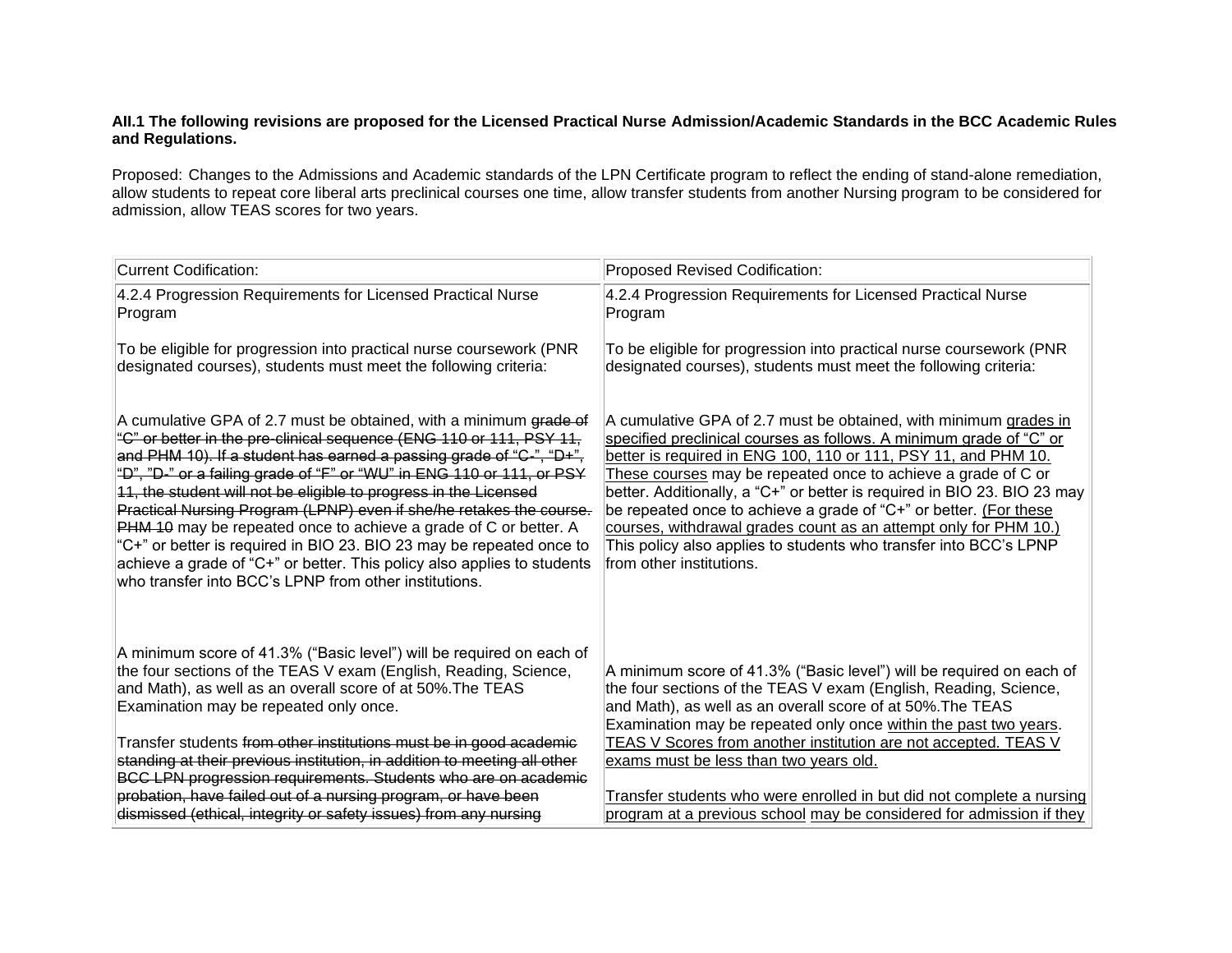| program at a previous school are not eligible for the BCC Licensed<br>Practical Nurse program.<br>In the case in which the number of qualified LPN students exceeds<br>the number of available LPN clinical placements, the LPN program<br>will prioritize clinical placements for students with the highest<br>cumulative college GPA.                                                                                                                                                                                                                                                                                                                                                                                                                                           | meet all criteria. However, these students must also provide a<br>statement explaining the reasons for failure to complete the program.<br>The Nursing Committee on Admission reserves the right to deny<br>admission after review of statement and circumstances of failure to<br>complete the program.<br>In the case in which the number of qualified LPN students exceeds<br>the number of available LPN clinical placements, the LPN program<br>will prioritize clinical placements for students with the highest<br>cumulative college GPA.                                                                                                                                                                                                                                                                                                                                                |
|-----------------------------------------------------------------------------------------------------------------------------------------------------------------------------------------------------------------------------------------------------------------------------------------------------------------------------------------------------------------------------------------------------------------------------------------------------------------------------------------------------------------------------------------------------------------------------------------------------------------------------------------------------------------------------------------------------------------------------------------------------------------------------------|--------------------------------------------------------------------------------------------------------------------------------------------------------------------------------------------------------------------------------------------------------------------------------------------------------------------------------------------------------------------------------------------------------------------------------------------------------------------------------------------------------------------------------------------------------------------------------------------------------------------------------------------------------------------------------------------------------------------------------------------------------------------------------------------------------------------------------------------------------------------------------------------------|
| 8.2.4 Licensed Practical Nurse Program - minimum acceptable grade<br>and time limitations<br>While in the clinical phase of the program, students must maintain a<br>grade of "C+" in each PNR course and earn a minimum of C in BIO<br> 24 <br>An LPN student who earns a grade of "C" or lower on PNR 101 may<br>not repeat the course. An LPN student with a grade of "C" or lower on<br>a PNR course other than PNR 101 may repeat the course one time to<br>achieve a C+ or better. (This may occur for only two PNR courses.)<br>An LPN student with a grade of "C-" or lower on BIO 24 may repeat<br>the course one time to achieve a C or better.<br>All PNR courses required for graduation must be taken within three<br>years from the date the student began PNR 101. | 8.2.4 Licensed Practical Nurse Program - minimum acceptable grade<br>and time limitations<br>While in the clinical phase of the program, students must maintain a<br>grade of "C+" in each PNR course and earn a minimum of C in BIO<br> 24 <br>An LPN student who earns a grade of "C" or lower on PNR 101 may<br>not repeat the course. An LPN student with a grade of "C" or lower on<br>a PNR course other than PNR 101 may repeat the course, on a<br>space-available basis, one time to achieve a C+ or better. (This may<br>occur for only two PNR courses.) An LPN student with a grade of "C-"<br>or lower on BIO 24 may repeat the course one time to achieve a C or<br>better. Note that withdrawal grades of W and WU count as an attempt<br>in PNR courses.<br>All PNR courses required for graduation must be taken within three<br>years from the date the student began PNR 101. |

Effective Semester: Fall 2022

Rationale: The substantive proposed changes are intended to increase opportunity for students who intend to become LPNs, for example by considering students who may not have been successful in attempting nursing programs at another institution. At the same time, there is no change to the minimum admission and grade standards required for students to graduate from the program, ensuring that our graduates will be prepared for the Board exams and to be qualified LPNs.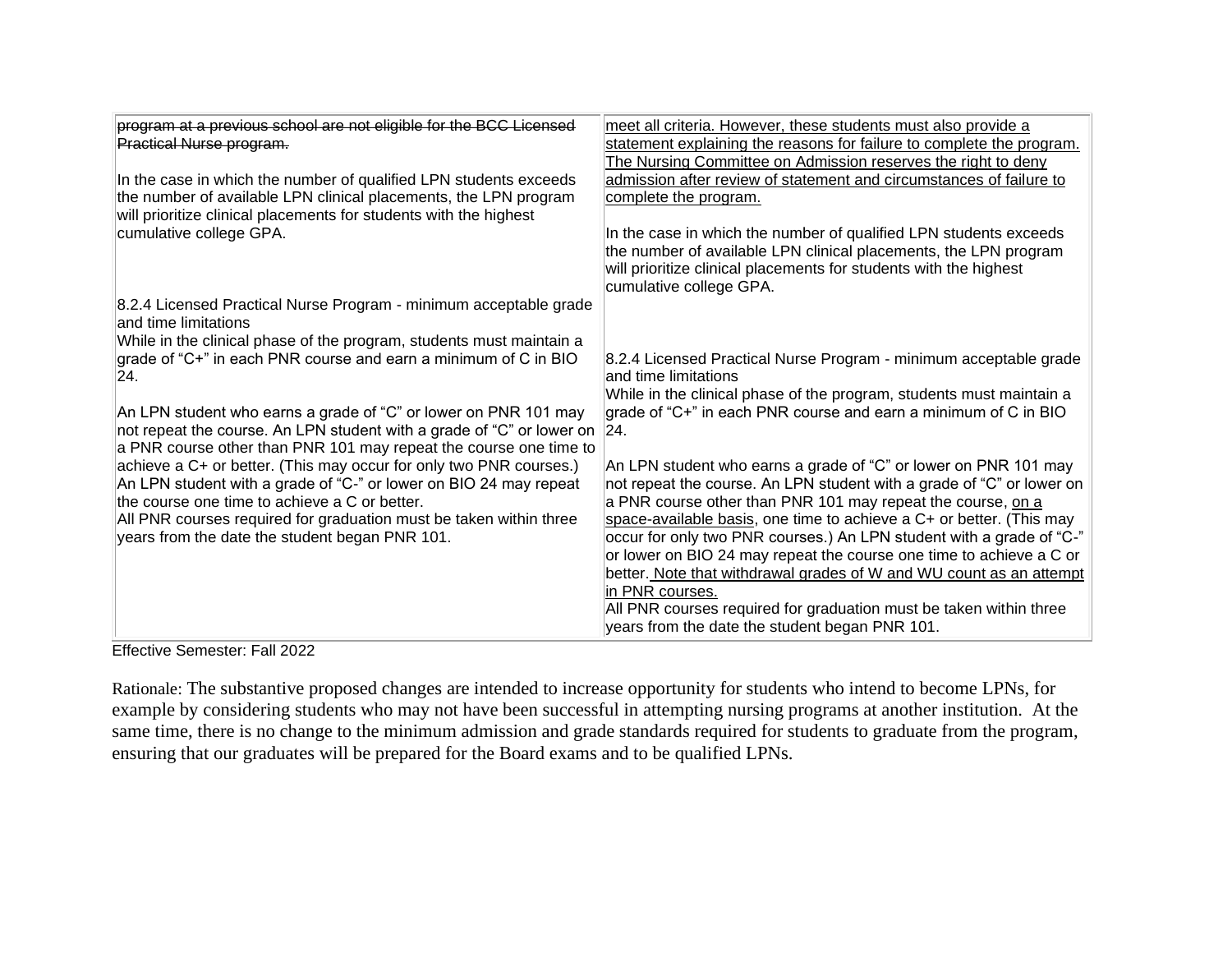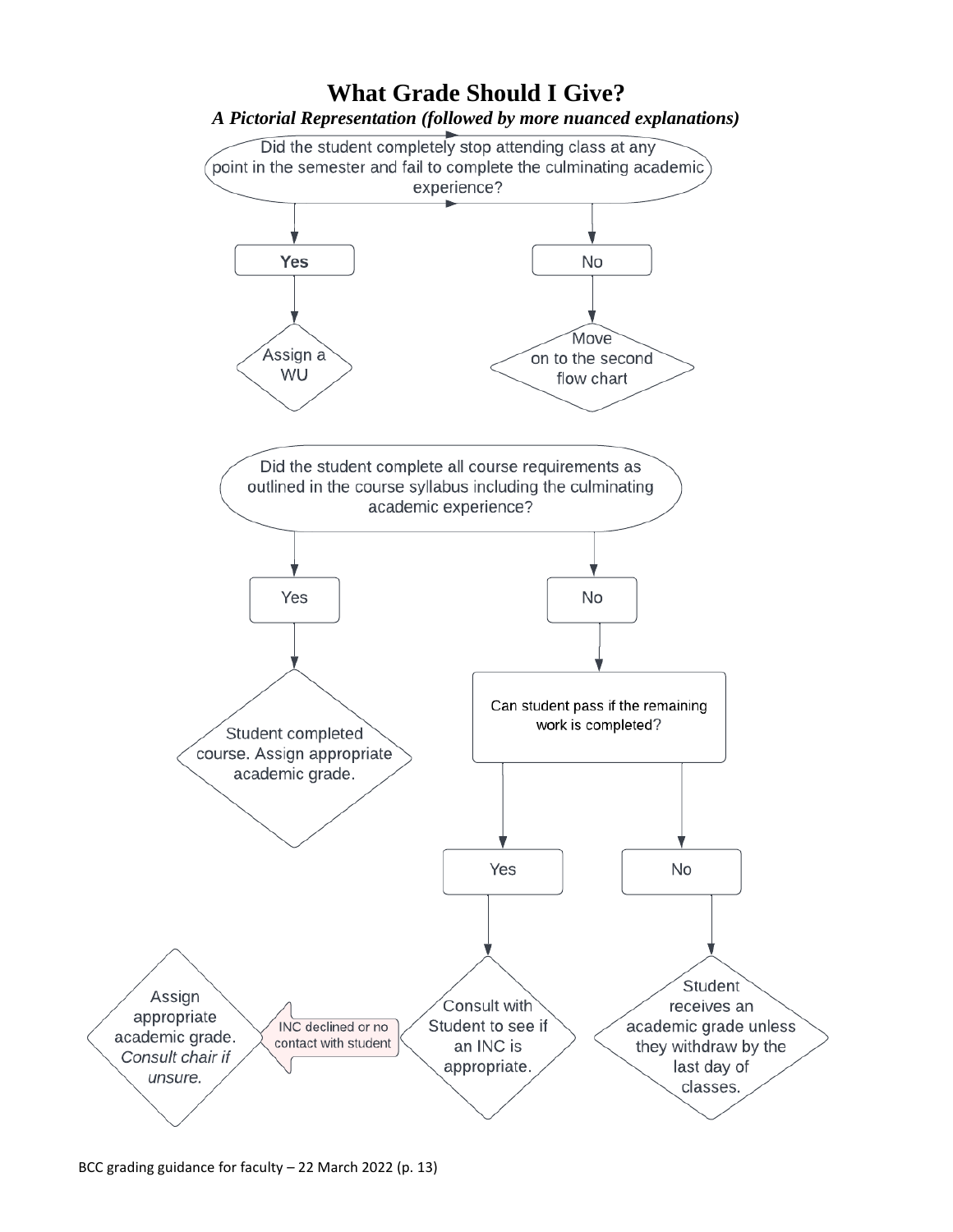# **What Grade Should I Give?**

*This document is provided to faculty as a guide to help you navigate the assigning of student grades as well as to explain grading-related policies. This guide will help you in determining what is the appropriate grade to give based on CUNY's uniform grading policy (as modified in May 2021 and in effect starting with the Fall 2021 semester).* 

### **Grades within approximately the first three weeks of the semester (administrative grades only):**

- **WN** (withdrew, never attended): A WN is assigned to a student when they have never attended a class and, more specifically, have never participated at least once in an academically related activity. You can find a list of "academically related activities" in the Academic Rules and Regulations (the "codification") as well as listed in the Verification of Enrollment (VOE) instructions. When this grade is assigned, a student has to pay back any financial aid they may have received for the course.
	- o **Can I reverse a WN?** Yes, but consult with your department chair to see if you should.
- **WD**: This is student-generated and means they dropped the class of their own volition.
- **WA**: This is the immunization withdrawal and requires that a student submit the appropriate documentation to Health Services in order to be reinstated.

# **Final Semester Grades (academic, administrative, and temporary grades)**:

- **A through D-:** These are passing academic grades that are assigned when a student has achieved the grade through completing the coursework of a class, as outlined in the syllabus.
	- o **What if a student wants to appeal an academic grade?** There is an appeal process that they must go through that is arranged by the relevant academic department for the course. In the Academic Rules and Regulations, this is codified in 8.8.3 (see link at end of this document).
	- o **What if the student didn't complete the culminating experience (e.g. final exam)?** Is an INC (incomplete) appropriate (see INC section)? Has the student completed a sufficient amount of the course (e.g. 80%) so that, just factoring in the work completed without the final exam the student still has a passing grade that could be assigned, particularly if there is no contact from the student? Or is a WU an appropriate grade if the student also missed the last class session (see WU grade section)?
		- An example: One semester, a faculty member had a student who earned a high A *grade in 80% of her work but failed to show up for the final exam. The student was pregnant at the time as well as raising a toddler. The faculty member was able to reach the student via email and asked if the student would like an INC (incomplete) to take the final exam at another time, but the student did not feel she would be able to do so. The faculty member noted that, even with a "0" for the final exam, the student still had earned enough points for an overall C+ grade in the class. The student said she would be happy with the C+ grade and so that was entered as the final grade. Note that this scenario was dependent on the student consulting with the faculty member and a passing grade with a zero calculated for the culminating academic experience. As per CUNY's INC policy, a faculty member cannot assign an INC grade without consulting the student.*
- **P/NC:** BCC has a Pass/No Credit policy that allows students to take up to two of their BCC courses as pass/no credit. Students must initiate this by asking faculty if they can do so (there is a deadline of the last day of classes for them to submit the form, a form faculty must sign). Faculty are not obligated to accept this request. For example, if a faculty member knows the student taking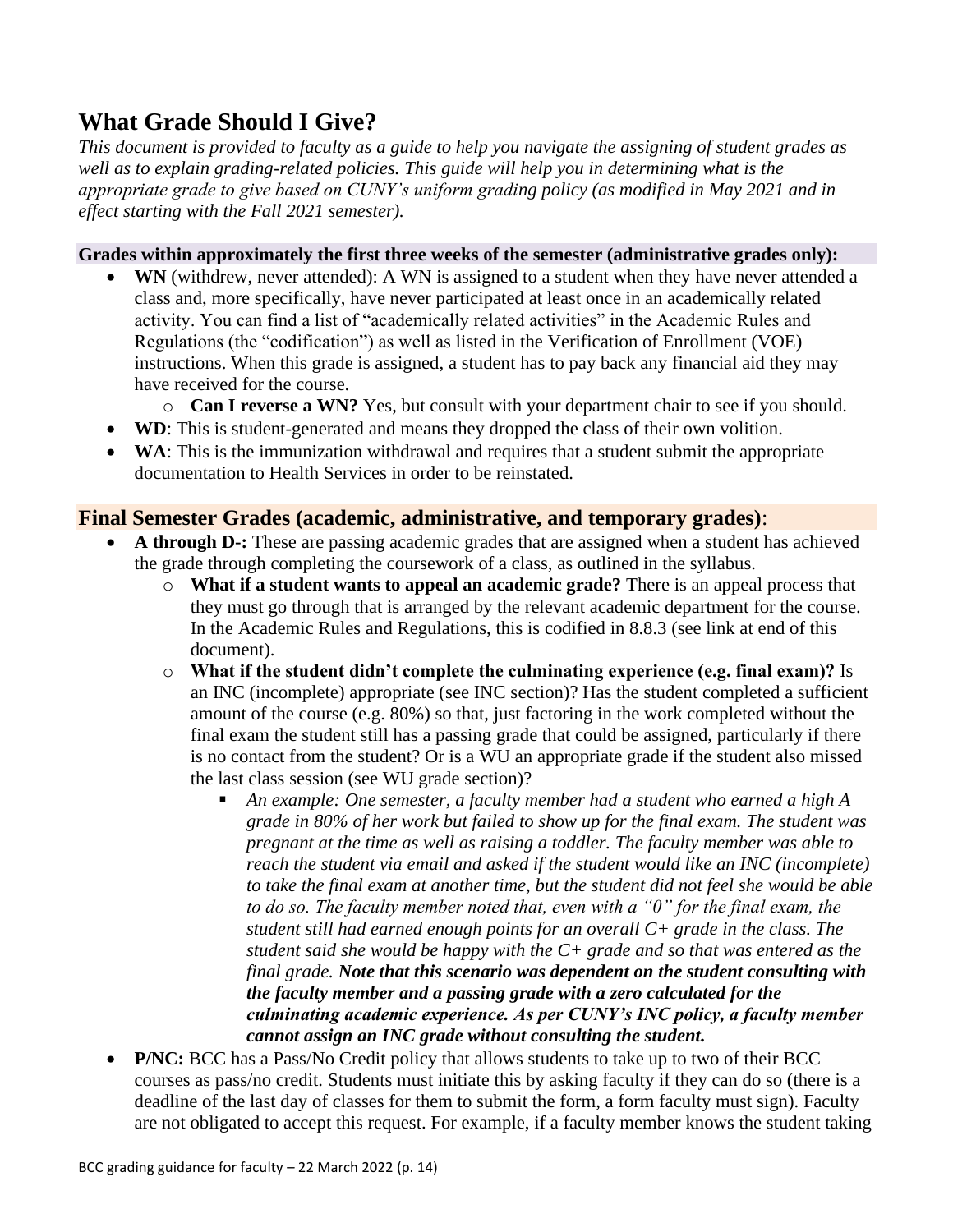the course needs a specific grade in order to meet program requirements, they will rightfully refuse the request. *If you're uncertain, talk with your department chair*.

- F: The F is an earned academic grade in which the student has, according to CUNY's uniform grade policy, either completed the course requirements but that work is at a failing level or the student has completed a sufficient amount of the course work at a failing level that even if the student completed the remaining work, their grade would still be an F.
	- o **But what about giving a WU instead of an F if the student's work isn't completed?** If the student meets the WU requirements (see WU section), then a WU would seem to be appropriate. But, as per CUNY's uniform grade policy, if it's clear by adding up the points that even if the student completed the remaining work there was no way for them to pass the class, then the F is considered the appropriate grade. **What's the difference?** In the case of a WU being appropriate, the student may have only completed a minor portion of the work (for example, 25%) before they stopped attending so that one cannot conclusively make a determination that completing the remainder of the work would have resulted in an F grade. But if the student has completed, for example, 70% of the coursework and at a failing level, that is a clearer pattern (and, indeed, mathematically, an F may be the only possibility even if the other 30% were to be completed). *This would be a good situation to ask for guidance from the Committee on Academic Standing (see link at the end of this document) to help you determine the appropriate grade.*
- W: A withdrawal is a student-initiated grade. Students have to login to CUNYFirst to complete the withdrawal process. They have until the last day of classes (before final exams begin) to drop with a W. After that date, they have lost the opportunity to do so.
	- o **What if a student submitted the W earlier in the semester and then changes their mind (or says it was an accident) so asks me to reverse a W grade?** You will need to consult with your department chair, as such a change will have to go through the Registrar and requires chair approval. If it was indeed an accident or you believe the student could successfully pass the class if allowed back in, you can choose to support the student's request and advocate that to your chair.
- **WU:** The WU grade means a student completely stopped attending the course at any point in the semester and also didn't complete the culminating academic experience (e.g. final exam, final paper). It means the student unofficially withdrew from the class.
	- o **An important note about how the WU is now versus pre-fall 2021:** The WU has changed since the fall of 2021. Prior to fall 2021, the WU had the same academic impact as an F on a student's GPA. Now it has no impact on a student's GPA.
	- o **What does "completely stopped attending at any point in the semester" mean?** It could be the student attended once in the first 3 weeks so passed the VOE, but then didn't attend again. Or perhaps the student attended regularly through the midterm exam but stopped after that, or…well, there are lots of scenarios here. One clear barometer is that if they were in class on the last day of class, they don't meet the requirement for a WU. *Which means they could have missed 30 hours of class but decided to show up on the last day and they are ineligible for a WU, even if they don't take the final exam.*
	- o **What if my class doesn't have a final exam or final paper or another designated culminating academic experience?** You'll need to consult with your department chair and/or the Committee on Academic Standing (see link at end of this document) to figure out the best way to resolve this situation.
	- o **Can a student appeal an administrative grade?** Yes. Administrative grade appeals are handled through the Committee on Academic Standing (CAS) (see appeal section and link at the end of this document).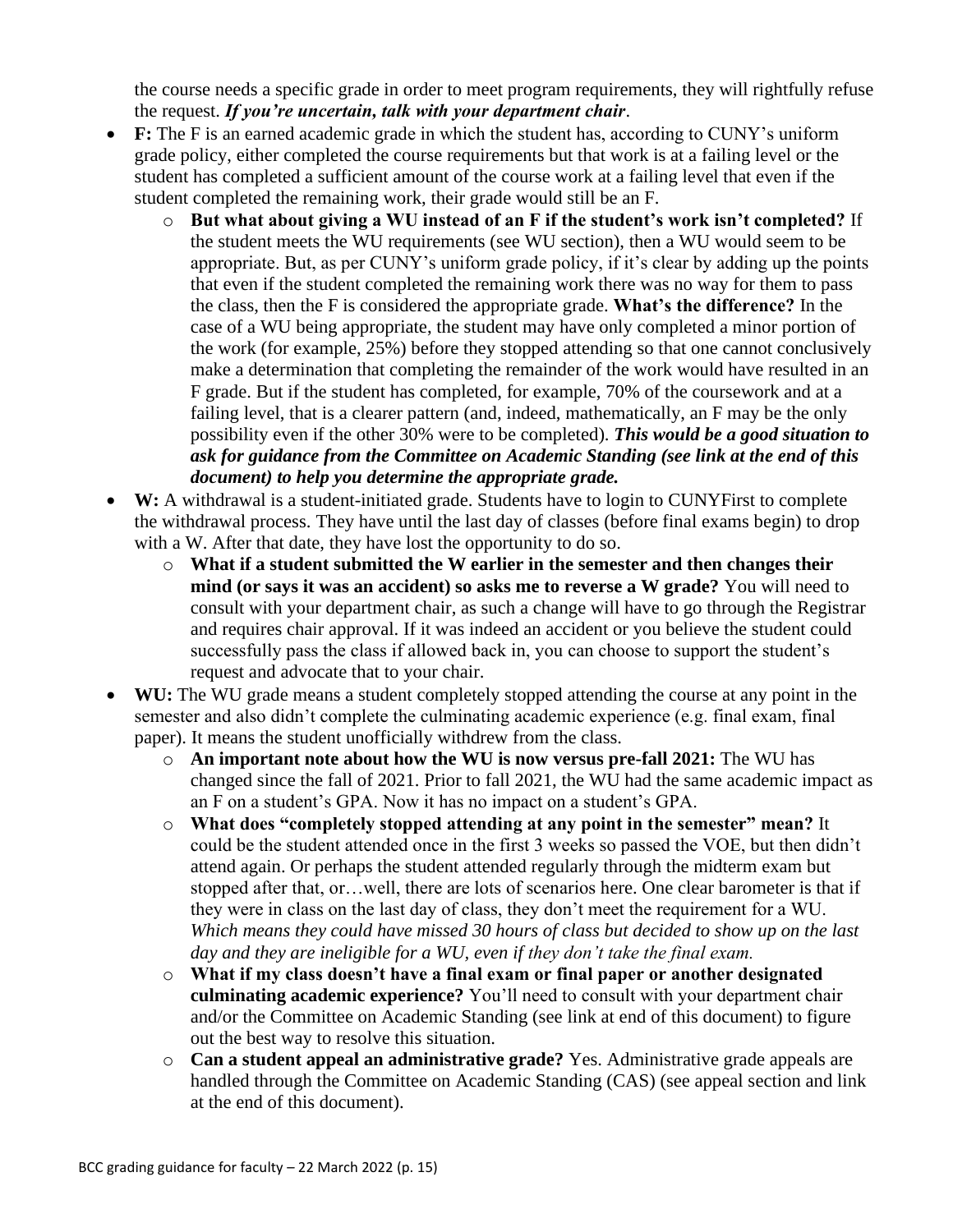- **INC:** The INC (incomplete) is a temporary grade assigned in consultation with the student. There must be a reasonable expectation that the student can complete the remaining work and successfully pass the class once they have done so.
	- o **How long does a student have to complete the INC?** Until the last day of classes of the next semester (*summer doesn't count so a spring semester INC has until the last day of classes in the fall semester to be completed)*.
	- o **What happens if a student doesn't complete the INC?** The INC turns into a FIN (failed to complete), which has the same impact on their GPA as an F grade. *This is why students should not enter lightly into an INC. In some situations, particularly if they have more than one final piece of the course to complete, the W is the more appropriate grade and students can be encouraged to drop (unless there is a reason why they cannot – see "things to consider" section).*
	- o **What if a student wants to appeal an INC or FIN?** The student should first contact the instructor. They can also go to the department chair if they are unable to reach the professor. Finally, as per 8.8.5 in the Academic Rules and Regulations, they may also seek help with the Committee on Academic Standing (CAS) (see links at the end of this document).

## **Things to consider:**

- **Is the student receiving military veterans' benefits?** If yes, they must complete their classes with a letter grade. Failing to do so means they will need to pay back their benefits. As such, make sure when advising students on their options to ask them, "*Are you a military veteran utilizing veterans' benefits to pay for school?*" If the answer is "yes", make sure they know that they have to complete the course requirements including completing the culminating academic experience in order to receive an academic grade. If they fail to do so, you must give them the appropriate grade, even if that is an administrative grade.
- **Is the student planning to enter or already in a program that requires a specific grade for certain classes?** Nursing and Allied Health students (RN, LPN, MLT, Rad Tech, etc.), some Business and Information Services students, and a few other select programs require a specific grade in some classes. There is also often a limit on the number of times a student can take those classes. Failing to earn that grade and/or going over the allowable attempts (with W, WU, and even WN sometimes counting as an attempt) will result in ineligibility to enter the desired program or dismissal from it. This also means if a student wants to take your clas55s as P/NC, they should not do so if they need a specific letter grade for their program of study. *Faculty are often aware if the course they are teaching falls into one of those categories, but it would be good to check with your department chair if you're not sure.*
- **Will the student be academically harmed by the grade I'm awarding them?** Inevitably, a failing or below-a-C grade can hurt a student, but there might not be anything you can do about it*.*  If you're wondering about other options you haven't explored or understood, talk to your CAS (Committee on Academic Standing) representative (or to the Chair of that committee, Dr. Stephen Powers, see link at end of this document). Maybe there is a nuance between an F and a WU, for example, that you've missed.
- **Is the student receiving financial aid?** This falls into the category of information you can't really do anything about, but it's probably good to be aware of as we have many students who don't realize the harm they are causing themselves from too many attempted and not enough earned credits. While administrative grades like the WU and W, P and NC grades, as well as the academic appeal process (see next section) offer students the ability to maintain an appropriate GPA (students must have at least a 2.0 GPA to graduate), when it comes to financial aid, there are two measurements that the federal/state/local governments consider when determining if a student is